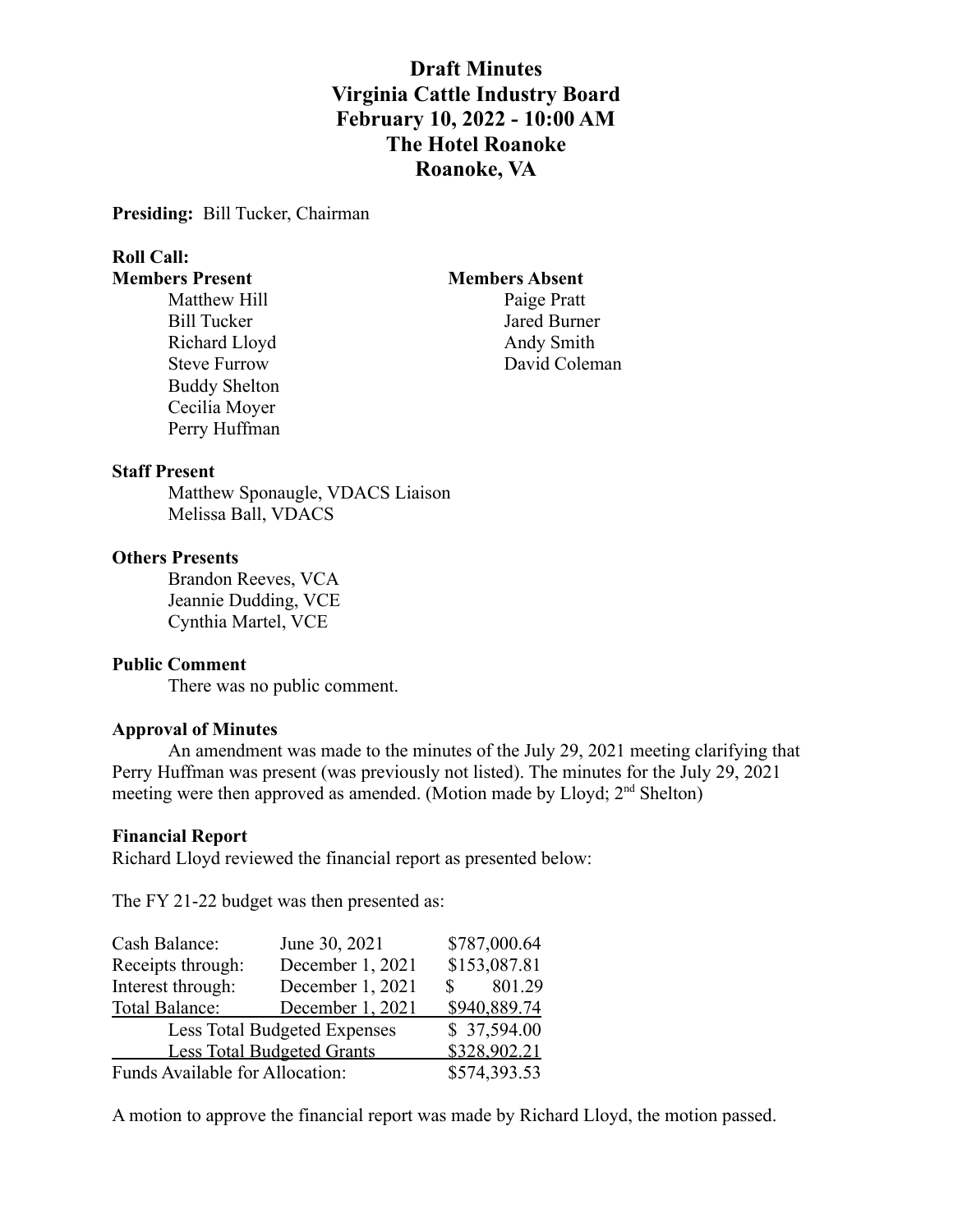The board had discussion on capping the allocation of funds. A motion to cap funds dispersed at the February 10, 2022 meeting at half the funds available for allocation (set at \$287,000) was made by M. Hill. C. Moyer second the motion. Motion passed.

## **OLD BUSINESS:**

### **Website**

The Board voted to continue work with the website contractor based upon last year's proposal. Matthew Hill has been in contact with Debby Flair from Flair Communications about continuing website work.

### **NEW BUSINESS:**

### **Action on Grant Proposals**

| <b>NUMBER</b> | <b>TITLE</b>                                                                                                                           | <b>ORGANIZATION</b>                                                | <b>TYPE</b>                         | <b>AMOUNT</b><br><b>REQUESTED</b> |
|---------------|----------------------------------------------------------------------------------------------------------------------------------------|--------------------------------------------------------------------|-------------------------------------|-----------------------------------|
| $22-1B$       | <b>Cultivating Face to Face Cattle</b><br>Connections                                                                                  | Pittsylvania County<br><b>Cattlemen's Association</b>              | Market<br>Development               | \$2,500.00                        |
| $22-2B$       | <b>Fall Focus</b>                                                                                                                      | Virginia Simmental<br>Association                                  | Education                           | \$4,000.00                        |
| $22-3B$       | Connecting the Dots Between Livestock<br>Production an Autism and Enhancing<br>Reproduction Technologies in Far South<br>West Virginia | Lee County Livestock<br>Association                                | Education                           | \$14,268.77                       |
| $22-4B$       | Packing Plant Feasibility Study                                                                                                        | Virginia Cattlemen's<br>Association                                | Research                            | \$70,000.00                       |
| $22-5B$       | <b>VCA Verified</b>                                                                                                                    | Virginia Cattlemen's<br>Association                                | Market<br>Development               | \$15,000.00                       |
| $22-6B$       | Southside Marketing Group: Producer<br>Education + Buyer Engagement                                                                    | Southside Marketing Group                                          | Education/Mark<br>et Development    | \$2,500.00                        |
| $22 - 7B$     | Virginia Women in Agriculture: Cattle<br>WISE & Equipment WISE                                                                         | VA Cooperative Extension /<br>VA Dairymen's Association            | Education                           | \$12,267.63                       |
| $22 - 8B$     | Virginia Cattle Price Risk Management                                                                                                  | Virginia FAIRS                                                     | Research/Marke<br>t Development     | \$7,984.00                        |
| $22-9B$       | Alleghany Highlands Cattle Promotion                                                                                                   | Highland-Bath Cattle<br>Association                                | Promotion                           | \$2,500.00                        |
| $22 - 10B$    | Making Connections: Bringing the<br>Buyers to the Farm                                                                                 | Virginia Cooperative<br>Extension                                  | Market<br>Development               | \$34,485.00                       |
| $22-11B$      | <b>Giles Family Mealtime</b>                                                                                                           | Virginia Cooperative<br>Extension                                  | Education                           | \$10,500.00                       |
| $22 - 12B$    | Live Carcass Demonstration at Eastern<br>Regional Junior Angus Show                                                                    | Eastern Regional Jr Angus<br><b>Show Education Committee</b>       | Education                           | \$2,250.00                        |
| $22 - 13B$    | Building Knowledge, Confidence, and<br>Future Industry Leaders - Virginia 4-H All<br>Star Livestock Judging Team                       | Virginia Cooperative Ext./VT<br>Animal & Poultry Sciences<br>Dept. | Youth<br>Development /<br>Education | \$5,000.00                        |
| $22 - 14B$    | Cattle Grant: Africulture                                                                                                              | E&C Family Farms LLC &<br>Agriculture                              | Education                           | \$92,400.00                       |

The Board reviewed the following grant submissions:

Huffman made a motion to fund the following grant proposals as submitted. Lloyd 2<sup>nd</sup>. Motion passed. – (Shelton abstained from voting)

**Grant# 22-2B:** *"Fall Focus"* - the Board noted that all meals would need to be at or under the Per diem rate.

**Grant# 22-9B:** *"Alleghany Highlands Cattle Promotion" –* funded under the Feeder Cattle Promotional Fund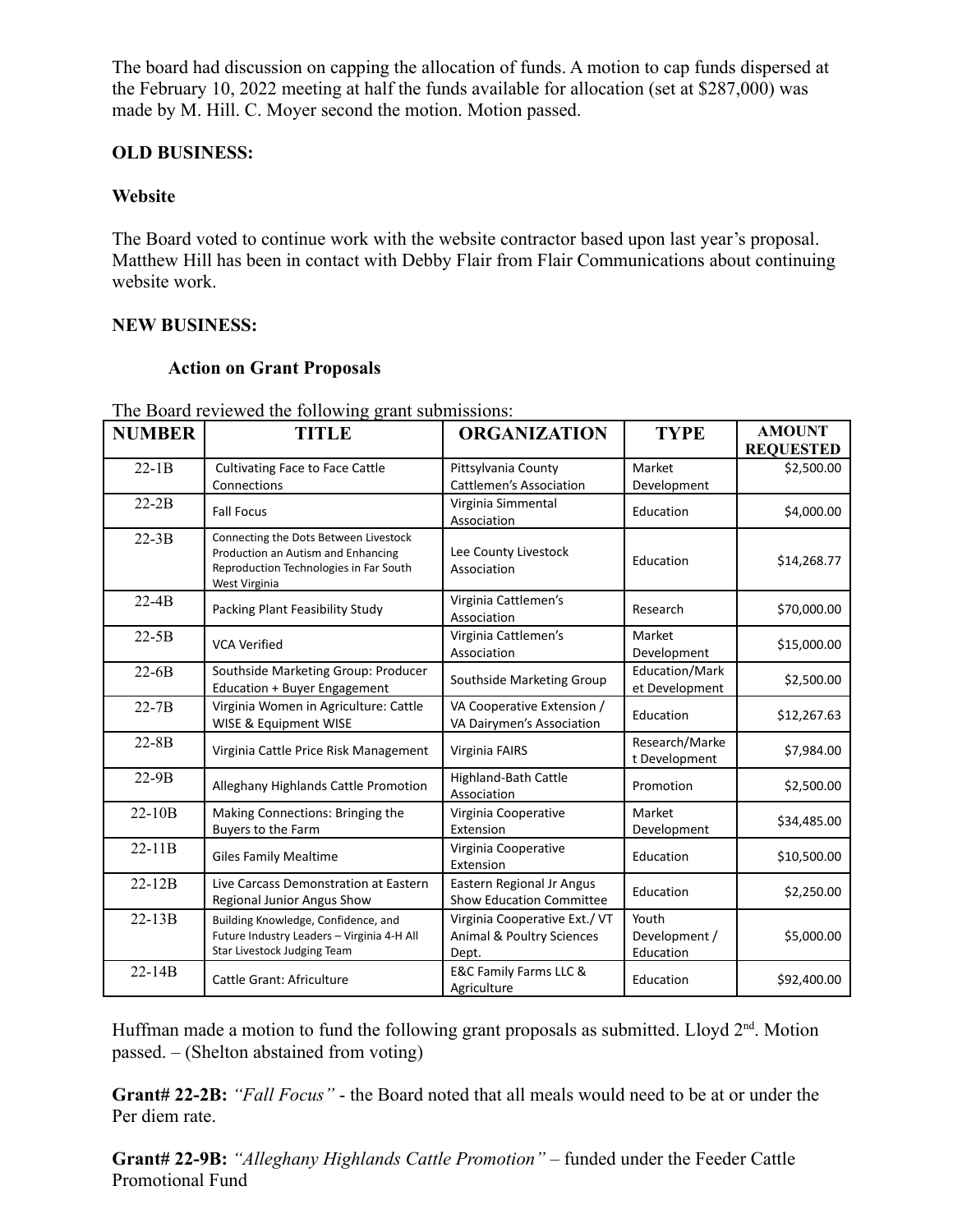**Grant# 22-13B:** *"Building Knowledge, Confidence, and Future Industry Leaders – Virginia 4-H All Star Livestock Judging Team"*

#### **Other Grant Proposal discussion included:**

#### **Grant# 22-1B** *"Cultivation Face to Face Cattle Connections"*

The Board noted that all meals are not to exceed the per diem rate. Lloyd made a motion to fully fund  $22-1B$ , Hill  $2<sup>nd</sup>$ , motion passed.

### **Grant# 22-3B** *"Connecting the Dots Between Livestock Production an Autism and Enhancing Reproduction Technologies in Far South West Virginia"*

The Board supports the project; however, questioned if they should fund the second day's program due to its minimal focus on beef production. The Board voted to fund this project at half the amount (\$5,000) for the speaker fee for Dr. Temple Grandin, making the total contribution amount \$9,268.77. The Board's intentions are to fund the day focused on beef production. Shelton made a motion to fund the project at half the amount for the speaker, Lloyd  $2<sup>nd</sup>$ , motion passed. (Hill abstained from voting)

#### **Grant# 22-4B** *"Packing Plant Feasibility Study"*

Prior to discussion, the grant author amended the proposal, removing the \$40,000 for contract work to conduct a feasibility study. The amended grant then requested \$30,000 for VCA to create a position to be the liaison between producers and federal / state grants. The Board voted to approve the grant at half the cost (\$15,000) for this position, in order to conduct the first six months of work. A progress report is expected at the July 2022 meeting, sharing results and identifying if additional funding will be needed. Lloyd made a motion to fund the grant at half the requested amount, Huffman 2<sup>nd</sup>, motion passed.

#### **Grant# 22-5B** *"VCA Verified"*

The Board voted to remove \$3,000 for purchasing ear tags while increasing the budget by \$3,000 to be split between travel and advertising/marketing. Shelton made a motion to pass the grant at the requested amount of \$15,000 with the amended changes, Lloyd  $2<sup>nd</sup>$ , motion passed.

#### **Grant# 22-6B** *"Southside Marketing Group: Producer Education + Buyer Engagement"*

The Board voted to approve this grant as submitted, for \$2,500 under the Feeder Cattle Promotional Fund. Shelton made a motion to approve, Lloyd 2<sup>nd</sup>, motion passed.

#### **Grant# 22-7B** *"VA Women in Agriculture: Cattle WISE & Equipment WISE*"

The Board voted to fund this project at the requested amount while encouraging the group to seek additional sponsorships from other areas for future events. Lloyd made the motion, Hill 2<sup>nd</sup>, motion passed.

#### **Grant# 22-8B** *"Virginia Cattle Price Risk Management"*

Moyer made a motion that VCIB will enter into an agreement with Virginia FAIRS contingent upon sponsor approval to pay for contractual services rendered by Mr. Elijah Griles, VFBF Commodity Specialist. VCIB will reimburse proposed travel at \$1,894 and contractual services for 203 hours at \$30 per hour. Further, Mr. Griles will work with Virginia Cattlemen's Association, Virginia Cooperative Extension, and VDACS Livestock Services in addition to Farm Bureau Livestock Committee in the dissemination of findings. Shelton 2<sup>nd</sup>, motion passed. – The total amount of the grant is \$7,984.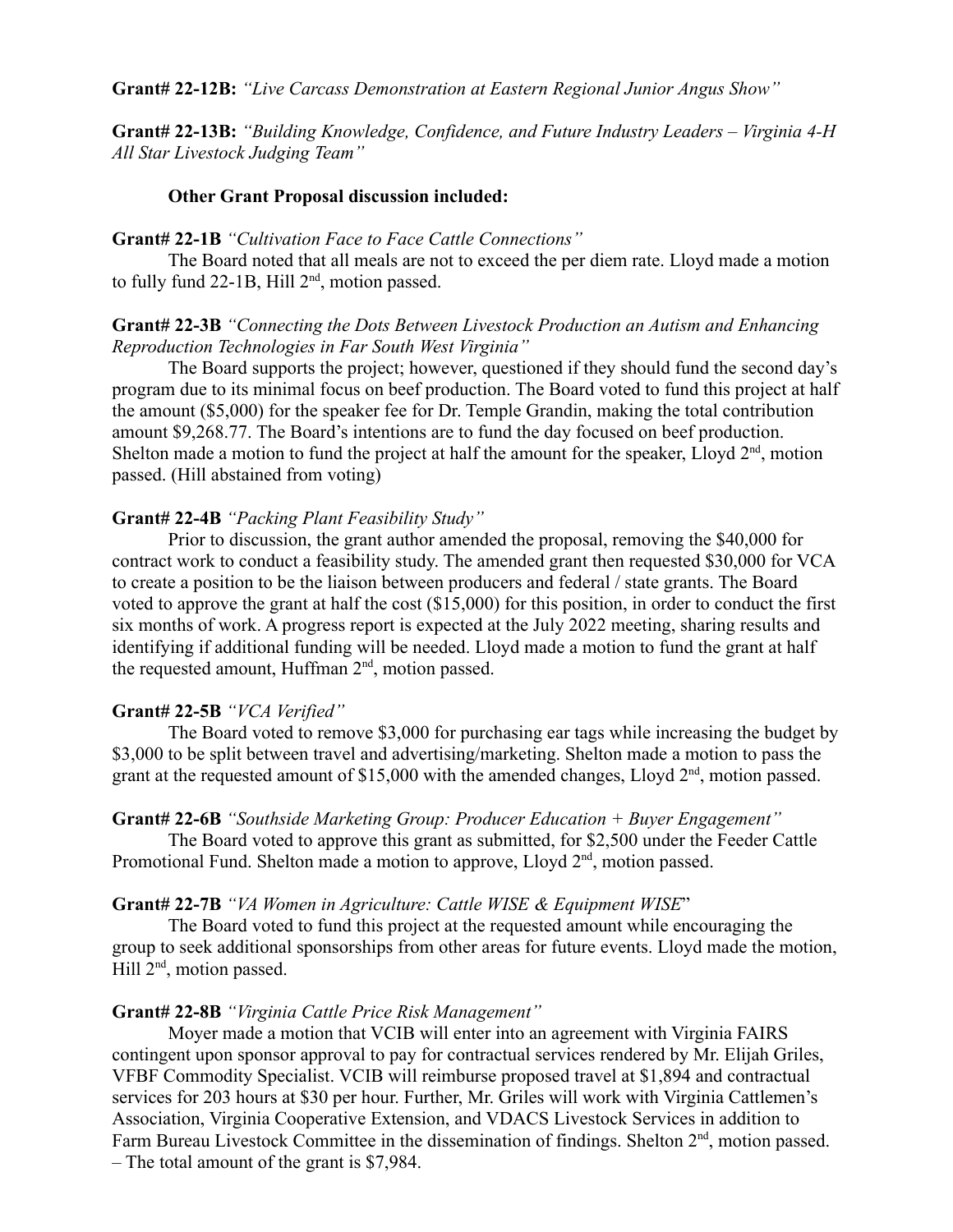### **Grant# 22-10B** *"Making Connections: Bringing the Buyers to the Farm"*

The Board voted to approve this grant at the amount of \$17,500. This grant will be compiled of 3 separate marketing groups receiving \$2,500 allocations from the Feeder Cattle Promotional fund totaling \$7,500 in full. Those groups include Abingdon Feeder Cattle Association (AFCA), Botetourt Cattlemen's Association (BCA), and Dublin Feeder Cattle Association (DFCA). This is contingent upon AFCA withdrawing their earlier awarded Feeder Cattle Promotional grant (22-9A) from the  $3<sup>rd</sup>$  round of funding. In addition, \$10,000 will be allocated to pay travel for those attending the educational event.

### **Grant# 22-11B** *"Giles Family Mealtime"*

The Board voted to approve this grant at the amount of \$7,000 to cover four of the six meals. Shelton made the motion,  $L\log d 2^{nd}$ , motion passed. The Board encouraged the organization to seek additional funding from other areas such as the Virginia Beef Council.

### **Grant# 22-14B** *"Agriculture"*

The Board's grant guidelines do not allow funds to be used for setting up or financing individual business. The Board is supportive of the intent of the grant, and seeks to further the educational aspect of this proposal. The recommendation of the VCIB is that the applicant reapply during the next round of funding and work through Virginia Cooperative Extension, a local producer association, or a land grant university to accomplish the cattle production and marketing measures outlined. Lloyd made a motion to decline the grant as originally proposed, Huffman  $2<sup>nd</sup>$ , motion passed.

| <b>NUMBER</b> | <b>TITLE</b>                                                                                                                                  | <b>ORGANIZATION</b>                                             | <b>TYPE</b>                           | <b>AMOUNT</b><br><b>FUNDED</b> |
|---------------|-----------------------------------------------------------------------------------------------------------------------------------------------|-----------------------------------------------------------------|---------------------------------------|--------------------------------|
| $22-1B$       | Cultivating Face to Face Cattle<br>Connections                                                                                                | Pittsylvania County Cattlemen's<br>Association                  | Market<br>Development                 | \$2,500.00                     |
| $22-2B$       | <b>Fall Focus</b>                                                                                                                             | Virginia Simmental Association                                  | Education                             | \$4,000.00                     |
| $22-3B$       | Connecting the Dots Between<br>Livestock Production an Autism and<br><b>Enhancing Reproduction Technologies</b><br>in Far South West Virginia | Lee County Livestock Association                                | Education                             | \$9,268.77                     |
| $22-4B$       | Packing Plant Feasibility Study                                                                                                               | Virginia Cattlemen's Association                                | Research                              | \$15,000.00                    |
| $22-5B$       | <b>VCA Verified</b>                                                                                                                           | Virginia Cattlemen's Association                                | Market<br>Development                 | \$15,000.00                    |
| $22-6B$       | Southside Marketing Group:<br>Producer Education + Buyer<br>Engagement                                                                        | Southside Marketing Group                                       | Education/Market<br>Development       | \$2,500.00                     |
| $22 - 7B$     | Virginia Women in Agriculture:<br>Cattle WISE & Equipment WISE                                                                                | VA Cooperative Extension / VA<br>Dairymen's Association         | Education                             | \$12,267.63                    |
| $22 - 8B$     | Virginia Cattle Price Risk<br>Management                                                                                                      | Virginia FAIRS                                                  | Research/Market<br><b>Development</b> | \$7,984.00                     |
| $22-9B$       | Alleghany Highlands Cattle<br>Promotion                                                                                                       | Highland-Bath Cattle Association                                | Promotion                             | \$2,500.00                     |
| $22-10B$      | Making Connections: Bringing the<br>Buyers to the Farm                                                                                        | Virginia Cooperative Extension                                  | Market<br>Development                 | \$17,500.00                    |
| $22-11B$      | <b>Giles Family Mealtime</b>                                                                                                                  | Virginia Cooperative Extension                                  | Education                             | \$7,000.00                     |
| $22 - 12B$    | Live Carcass Demonstration at<br>Eastern Regional Junior Angus<br>Show                                                                        | Eastern Regional Jr Angus Show<br><b>Education Committee</b>    | Education                             | \$2,250.00                     |
| $22-13B$      | Building Knowledge, Confidence, and<br>Future Industry Leaders - Virginia 4-H<br>All Star Livestock Judging Team                              | Virginia Cooperative Ext./VT<br>Animal & Poultry Sciences Dept. | Youth<br>Development /<br>Education   | \$5,000.00                     |
| $22 - 14B$    | Cattle Grant: Africulture                                                                                                                     | E&C Family Farms LLC &<br>Agriculture                           | Education                             | \$0.00                         |

### A summary of grant approvals below:

Total: \$102,770.40